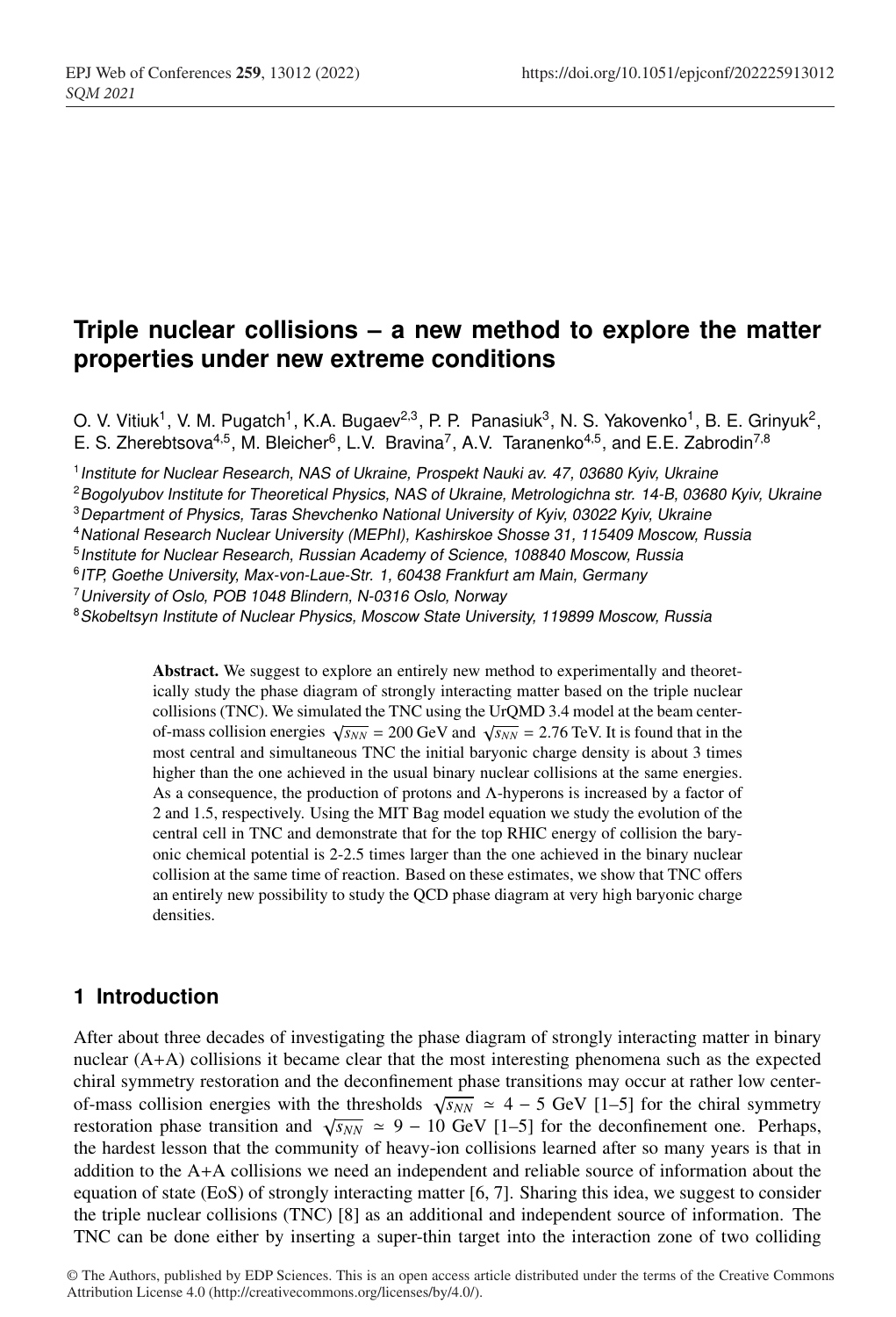

eparator and conferences are the conferences of  $\mathcal{L}_\mathcal{D}$ 

**Figure 1. Left panel:** The ratio of hadronic yields per rapidity unit  $\frac{dN}{dy}$  expected for the most central and simultaneous Pb+Pb+Pb TNC to the one for the most central Pb+Pb collisions (i.e. 3-to-2 nuclei enhancement factor for yields) for the collision energy  $\sqrt{s_{NN}}$  = 200 GeV. **Right panel:** Ratio of transversal momentum spectra of the most central and simultaneous Pb+Pb+Pb TNC to the one found for the most central Pb+Pb collisions (3 to-2 nuclei enhancement factor for  $p_T$  spectra) of hadrons obtained for the same collision energy  $\sqrt{s_{NN}} = 200$ GeV as a function of particle transverse momentum found at  $|y| < 0.1$ .

beams, or by making the jet target consisting of small metallic droplets of about 1-2  $\mu$ m size, or by installing the third ring in a perpendicular direction to two colliding beams [8, 9]. Since the TNC is a very fresh topic, in this short work we just outline its principal advantages over the binary nuclear collisions (BNC), whereas the estimates of TNC rates and details of the experimental setup we will discuss in the separate publication [9].

#### **2 New Extreme Conditions achieved in TNC**

In order to model the TNC, we used the UrQMD 3.4 model [10, 11], which is able to rather satisfactory describe the bulk data on secondary hadron yields and their transversal momentum spectra. The primary goal of this work is to demonstrate the entirely new possibilities to study the QCD phase diagram with TNC at essentially higher baryonic and electric charge densities than the ones achieved in A+A collisions. Therefore, here we concentrate on the bulk properties of baryon production, while the question of possible phase transformations at low energies of collisions we leave for further exploration by more specialized approaches.

In order to demonstrate the strength of the effect, in Fig. 1 we show the 3-to-2 enhancement factor as a ratio of the quantity obtained by UrQMD 3.4 model for the most central Pb+Pb+Pb to the same quantity found for the most central Pb+Pb collisions at the same energy of colliding beams  $\sqrt{s_{NN}}$  = 200 GeV. As one can see from the left panel of Fig. 1, the yield of protons and Λ-hyperons in the TNC is enhanced almost by a factor of 2 and, hence, this feature can be, in principle, used to detect the TNC in the event-by-event analysis. Another distinct difference between TNC and BNC can be seen in the right panel of Fig. 1. The number of pions and kaons is slightly enhanced at  $p_T \leq 2$ GeV, while their number is suppressed for  $p_T > 2.5$  GeV. A qualitatively similar enhancement for  $p_T \le 3.5$  GeV and suppression for  $p_T > 4$  GeV we found for protons and Λ-hyperons in the TNC with the difference, that both the enhancement and the suppression of  $p<sub>T</sub>$  spectra of these particles are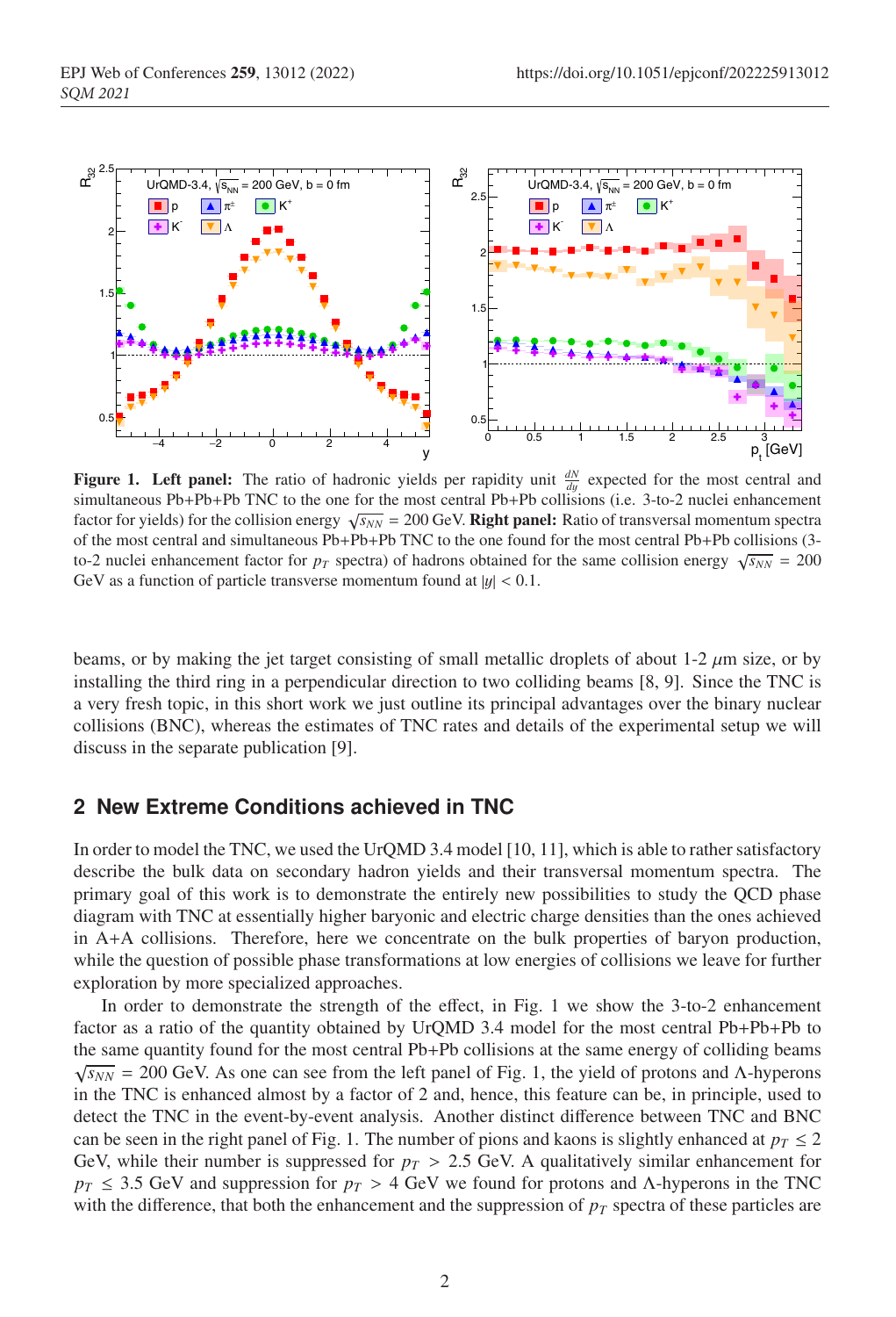

strangeness in Australia and Australia and Australia and Australia and Australia and Australia and Australia a<br>Strangeness in Australia and Australia and Australia and Australia and Australia and Australia and Australia

Figure 2. Left panel: The time evolution of the baryonic charge density in the central cell during the process of ordinary BNC (filled symbols) and for the TNC (empty symbols) found for  $\sqrt{s_{NN}} = 200$  GeV (squares) and for  $\sqrt{s_{NN}}$  = 2.76 TeV (circles). The time  $t_0$  is the moment, when the remnants of projectile nuclei have passed through the central cell. **Right panel:** The evolution of central cell parameters in the  $\mu_B - T$  plane obtained with the MIT Bag Model equation of state [12]. The filled symbols correspond to the Pb+Pb collisions, while the empty ones to the Pb+Pb+Pb TNC. Collision energy  $\sqrt{s_{NN}} = 200 \text{ GeV} (\sqrt{s_{NN}} = 2.76 \text{ TeV})$  points are shown by the triangles up (down). The topmost points correspond to the time  $t - t_0 > 1$  fm. The curve of pseudo-critical temperature corresponds to a lattice QCD parameterization [13], while the crosses correspond to the chemical freeze-out parameters in Pb+Pb collisions found in Ref. [14].

much stronger than for pions and kaons. Therefore, the ratio of  $\frac{d^2N}{dydp_T}$  for  $p_T \le 2$  GeV to the same quantity, but for  $p_T > 5$  GeV measured in the TNC and in the BNC will be much larger for the TNC.

This effect of the transverse momentum redistribution in TNC we observed even in the  $p+C+p$ collisions [9], when the proton-proton collisions occur inside the carbon nucleus. Because of the presence of surrounding nucleons the products of the primary p+p or p+n collisions that are moving in the transversal direction re-scatter on the nucleons of the target nucleus and lose their transverse momenta and, moreover, they produce an additional amount of secondary hadrons in comparison with the ordinary BNC. Therefore, the probability to detect the slow-moving nucleons at the midrapidity increases essentially. On the other hand, after one or two re-scatterings the products of primary collisions with the large  $p<sub>T</sub>$  value lose the part of their momentum and increase the number of states with low  $p_T$  values. As one can see from the right panel of Fig. 1, in the TNC the effect of transverse momentum redistribution of protons and Λ-hyperons is rather strong and, hence, it can be used to identify the Pb+Pb+Pb collisions and even the  $p+C+p$  ones in the experiments.

Our simulations with UrQMD 3.4 model show us that using the TNC one can probe the new extreme conditions, namely very high baryonic and electric charge densities, even at highest RHIC energies of collisions. To demonstrate this we studied the evolution of the central cell with the size  $3\times3\times3$  fm<sup>3</sup>. The results for the most central Pb+Pb+Pb TNC for  $\sqrt{s_{NN}}$  = 200 GeV (RHIC) and  $\sqrt{s_{NN}}$ = 2.76 TeV (LHC) are shown in Fig. 2. From the left panel of Fig. 2 it is easy to see that compared to the usual BNC the TNC provide an essential increase of the initial baryonic charge density: from 0.321 fm<sup>-3</sup> to 0.913 fm<sup>-3</sup> for  $\sqrt{s_{NN}}$  = 200 GeV and from 0.146 fm<sup>-3</sup> to 0.567 fm<sup>-3</sup> for  $\sqrt{s_{NN}}$  = 2.76 TeV. From these results it is clear that in the TNC one can expect a formation of about 3 times higher initial baryonic charge density for the RHIC top energy and 4 times denser ones for the LHC energy than in the BNC. The time  $t_0 \approx 10$  fm/c for the Pb+Pb+Pb TNC and  $t_0 \approx 1$  fm/c for Pb + Pb collisions